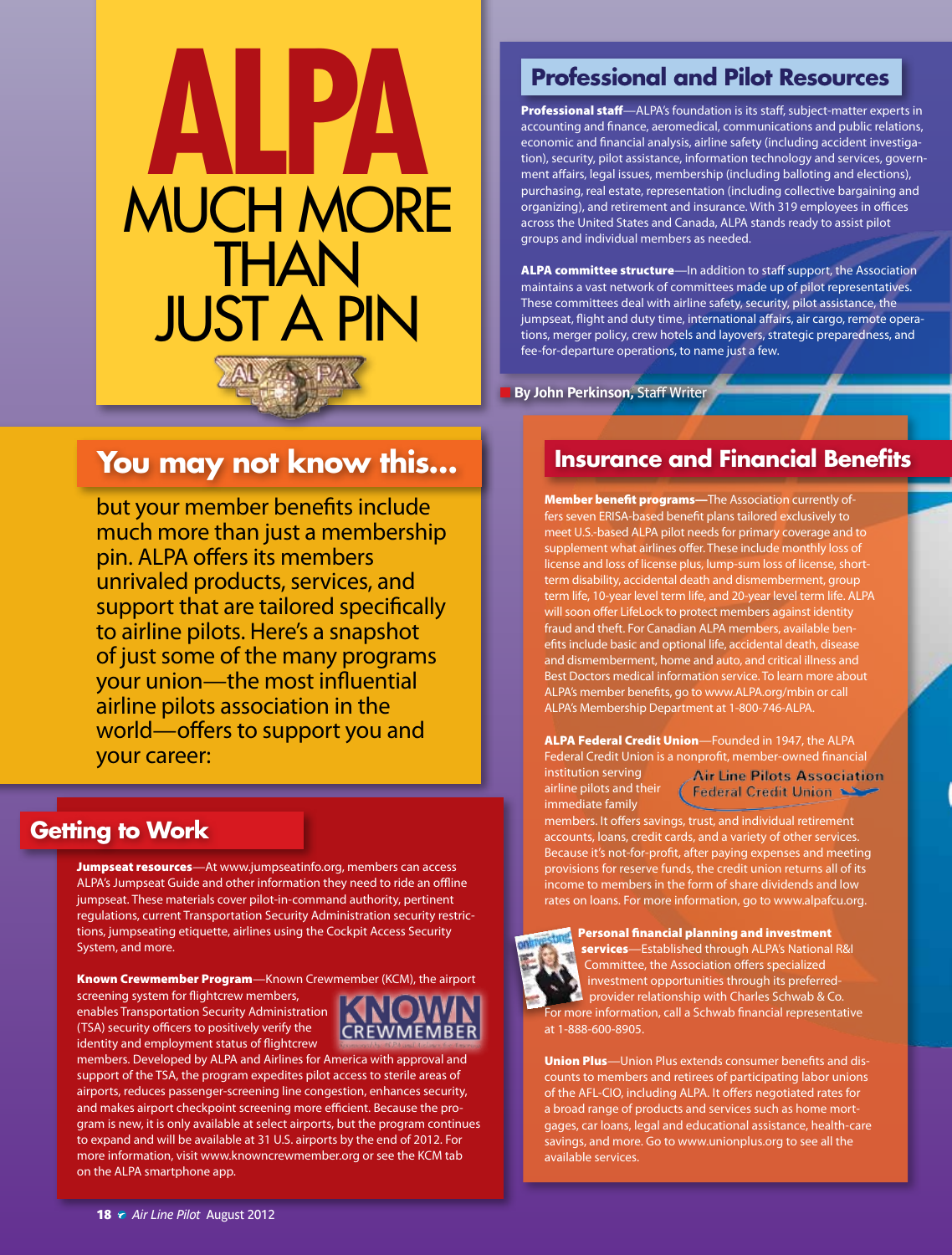#### Pilot-to-Pilot/Family Awareness*—*

Administered through individual pilot groups, Pilot-to-Pilot and Family Awareness provide unique ALPA communications opportunities. Pilot-to-Pilot enlists members who are trained and routinely briefed to personally share pilot



group news and information with members in the work environment and to collect feedback. Family Awareness establishes networks through regional functions

and newsletters in order to get families involved in union issues, establishing communication and building unity and support between pilot leaders and a pilot's family.

# **Safety, Accident Response, and Security Help**

The Orange Card/Worldwide ALPA Accident/Incident Hotline*—*ALPA's "orange card" contains the essential information that ALPA pilots need in the event they experience an aircraft mishap or



any other serious safety event requiring an immediate response. The card has guidelines on actions that crewmembers should take to protect themselves, their professional standing, other crewmembers, and passengers. The orange card tells how to reach and use the ALPA Worldwide Accident/Incident Hotline, which the Association has in place to handle time-critical needs of ALPA members. An ALPA

Engineering and Air Safety Department staff member is standing by to answer a call to the hotline every minute of every day, and the service accepts collect calls from anywhere in the world. These details are available on the back of ALPA membership cards, on both a wallet-sized orange card and an orange sticker, which can be placed inside a uniform cap or on a flight bag, and on ALPA's website. Additional cards and stickers are available by calling ALPA's Engineering and Air Safety Department during normal business hours at 1-800-424-2470.

World Watch*—*For ALPA members traveling overseas, World Watch provides security information on hundreds of countries and cities around the world, including in-depth risk forecasting and analysis, real-time alerts, detailed and continuous coverage of breaking events, threat level ratings,



transportation safety ratings, and digital maps. To access the secured World Watch website, log on to ALPA's members-only website and click on the [Security Briefings](http://www.alpa.org/WorldWatchRedirect/tabid/5689/Default.aspx) button in the right-hand column.

# **When in Need**

Furloughed Pilots Support Program*—*ALPA's Furloughed Pilots Support Program

DТ

provides information about unemployment and medical benefits, government resources, stress management, and job-search assistance (including valuable contacts) to enable affected pilots to get through this difficult period in their careers. The program publishes a quarterly newsletter, *The Flight Path*; offers a one-year membership to [FAPA.](http://www.fapa.aero) [aero](http://www.fapa.aero) ([www.fapa.aero\)](http://www.fapa.aero), a premiere career

|                  | EGELENNISCHE TROPIERINGEN<br>Kilos (1964) Anders (1970) und Verlagen<br><b>SAN ANTICOLOGY</b><br>a not better as it from derive Automa Schutz Library<br>and their departy, as a development | orn and is fed                                                |
|------------------|----------------------------------------------------------------------------------------------------------------------------------------------------------------------------------------------|---------------------------------------------------------------|
| <b>Diversion</b> | ark dealer for retriev, call of<br>my to mark 4 mile by university you<br>and auto ket us on one or an annual<br>and a holy field it does not                                                | the first and the country<br>Arena calutas acativa. Miratukin |
|                  | percent is action from<br>The former than a consumer in problem in depth for the control of the con-                                                                                         | Flight Path                                                   |

and financial advisory service for professional pilots (which includes one complimentary attendance at an afternoon-only combo session at a <FAPA.aero>job fair) or complimentary attendance at one job fair hosted by Aero Crew Solutions [\(www.aerocrewsolutions.com\)](http://www.aerocrewsolutions.com/); and, in some instances, arranges preferential interviewing at member airlines.



AERF*—*The ALPA Emergency Relief Fund (AERF) is a valuable member resource, available to provide for the immediate needs of ALPA pilots and their families who fall victim to widespread disasters. A Section 501(c)(3) charity, AERF is funded solely from contributions. The Association supports AERF by paying for all expenses incurred to administer the fund. To request a grant or make a contribution, go to [www.ALPA.org/relieffund](http://www.alpa.org/relieffund).

### **Assistance for Military Members | A Gathering Place**

alpa

Veterans Affairs*—*A division of the ALPA Membership Committee, ALPA's Veterans Affairs Subcommittee works with ALPA members who are military reservists and veterans. Through the regulations addressed by the Uniformed Services Employment and Reemployment Rights Act, the group helps to ensure that reservist members are treated fairly by their employers. Veterans Affairs works with the U.S. Department of Defense to provide active/guard/ reserve job opportunities for ALPA members who are/were military members, and assists pilot groups with their military affairs programs.

ALPA's Conference Center*—*A brand-new, stateof-the-art conference center with upgraded electronics and fully integrated audiovisual systems is now ready for members to use. This private meeting facility includes strategically placed, high-def video monitors and projection screens, speakers, ample



access to power and data retrieval, and adjustable lighting options, all controllable from a touch-screen display at the main podium. Break-out rooms are available with their own and integrated audiovisual capabilities. For more details, see "The Landing," page 36.